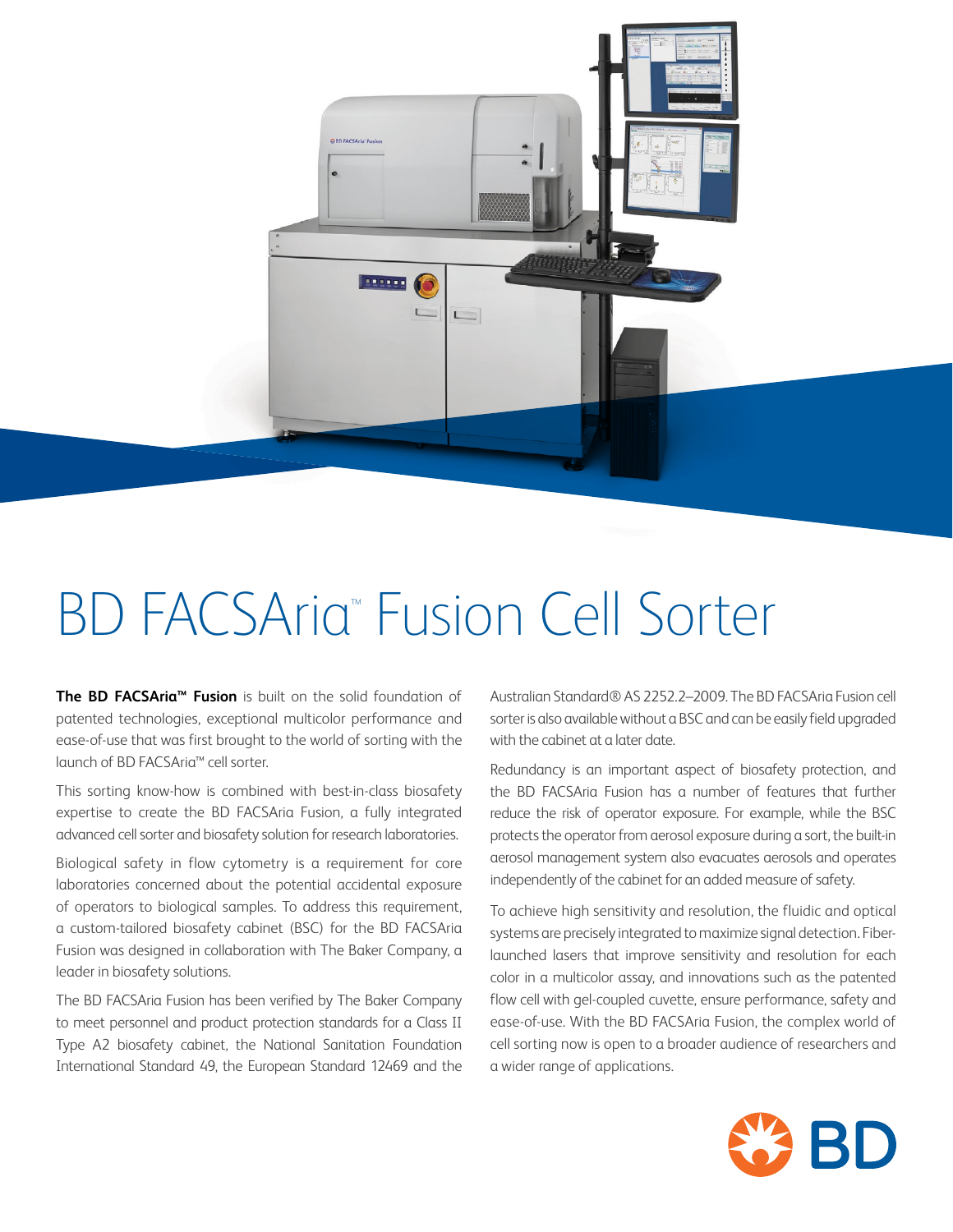# **Technical Specifications**

# **Optics**

# **Excitation Optics Optical Platform**

Fixed optical alignment of all Class IIIb lasers with the cuvette flow cell. The 488-nm and 640-nm lasers are standard. All other laser choices are optional. All lasers are solid state. Beam height: 9 ±3 µm Beam width:  $65 \pm 7 \,\mathrm{\upmu m}$ Beam shaping: elliptical

# **Power Out of the Laser Head**

355 nm: >15 mW 405 nm: >85 mW 488 nm: >50 mW 561 nm: >50 mW 640 nm: >100 mW

# **Steering Optics**

488, 640, 561 and 405-nm laser: Fiber optics steer the fixed-alignment laser beams onto the expansion prisms to focus them on the cuvette flow cell.

UV (355-nm) laser: Air-launched and focused on the cuvette flow cell

# **Emission Optics Optical Coupling**

The quartz cuvette flow cell is gel-coupled by refractive index-matching optical gel to the fluorescence objective lens for optimal collection efficiency. Numerical aperture: 1.2

# **Forward Scatter Detector and Filters**

Photodiode with 488/10 bandpass filter for the 488-nm laser.

# **Side Scatter Detector**

Photomultiplier with a 488/10 bandpass filter for the 488-nm laser.

# **Fluorescence Detectors and Filters**

Five fixed-fiber apertures for the 488, 640, 561, 355 and 405-nm lasers. An octagon technology detector array enables userdefined detection configurations. Filters and mirrors are user changeable. Additional detectors up to a total of 18 wavelengths can be added to the arrays.

## **Wavelengths Detected from the 488-nm Laser without the 561-nm Laser Installed**

530/30-nm FITC, Alexa Fluor® 488 585/42-nm PE 616/23-nm PE-Texas Red®, propidium iodide  $(PI)$ 695/40-nm PerCP-Cy™5.5 or PI, or 675/20-nm PerCP 760/60-nm PE-Cy™7

# **Wavelengths Detected from the**

**488-nm Laser with the 561-nm Laser Installed**

530/30-nm FITC 695/40-nm PerCP-Cy5.5 or PI, or 675/20-nm PerCP

#### **Wavelengths Detected from the 640-nm Laser**

670/30-nm APC, Alexa Fluor® 647 780/60-nm APC-Cy7 or APC-H7

#### **Wavelengths Detected from the 405-nm Laser**

450/40-nm BD Horizon Brilliant™ Violet 421, V450, VPD450, Pacific Blue™, DAPI 525/50-nm BD Horizon Brilliant™ Violet 510 or V500, AmCyan 610/20-nm BD Horizon Brilliant™ Violet 605

# **Wavelengths Detected from the 561-nm Laser**

582/15-nm PE, DsRed 610/20-nm PE-Texas Red®, mCherry, PI 670/14-nm PE-Cy™5 or 710/50-nm PE-Cy5.5 780/60-nm PE-Cy7

# **Wavelengths Detected from the 355-nm Laser**

450/20-nm Hoechst Blue, DAPI 670 LP Hoechst Red Optional BD optical filter (not provided)

# Fluidics

# **General Operation**

Sheath and cleaning fluid tanks, as well as waste collection, are located in an easy-toreach drawer at the base of the system. An auxiliary air input is designed to connect the cytometer to a lab's air filtration and drying system. If needed, a third-party compressor is available as an option. Sheath pressure is adjustable from

5 to 75 psi.

# **Fluidic Reservoirs**

Autoclavable 10-L sheath and waste containers and 5-L cleaning reservoirs are provided.

# **Sample Flow Rates**

Adjustable dynamic range of sample flow rates

## **Fluidic Cleaning Modes Included (Software)**

Automated startup and shutdown Clean flow cell Prepare for aseptic sort

#### **Nozzles**

70, 85, 100 and 130-µm nozzles are removable and can be sonicated. A registered key-fit position at the bottom of the cuvette provides fixed stream alignment.

#### **Bubble Detector**

A bubble detector in the sample line detects air bubbles from the sample tube and stops sample flow when the sample tube is empty, to avoid air bubbles from reaching the nozzle. The bubbles are then purged when unloading the sample tube.

# **Sample Collection Cooling and Heating**

Refrigerator/heater option is available to provide cooling or heating for sort collection into tube holders, multiwell plates and slides.

# **Automatic Cell Deposition Unit**

Sorts into slides and 6, 24, 48, 96 and 384-well plates. Index sorting can be enabled when sorting single cells. This capability indexes the cell surface phenotype to the well containing that cell.

# **Performance**

# **Fluorescence Sensitivity**

Measurements performed at 70 psi and 90 kHz using SPHERO™ Rainbow Calibration Particles (RCP-30-5A).\* \*MESF can vary lot-to-lot.

**FITC† :** <87 molecules of equivalent soluble fluorochrome (MESF-FITC)

**PE† :** <29 molecules of equivalent soluble fluorochrome (MESF-PE) † Average MESF from four instruments.

# **Qr‡ (x1000)**

Measurements performed at 70 psi and 90 kHz. 488-nm laser excitation.

|                 | <b>FITC<sup>5</sup></b> (BD FACSAria Fusion): | 97  |
|-----------------|-----------------------------------------------|-----|
|                 | (BD FACSAria <sup>™</sup> III):               | 40  |
| PE <sup>5</sup> | (BD FACSAria Fusion):                         | 669 |
|                 | (BD FACSAria III):                            | 333 |

‡ Qr is the relative fluorescence detection efficiency, used for describing the light collection efficiency of a detector, measured in assigned BD units (ABD units). One ABD unit, for a given fluorochrome, is defined as the fluorescence of one antibody bound to a CD4<sup>+</sup> cell. The higher the Qr value, the better the relative fluorescence detection efficiency.

§ Qr values from the same lot of beads were taken from one BD FACSAria Fusion and one BD FACSAria III. Qr values can vary between instruments and instrument configurations. The BD FACSAria III was used for comparison.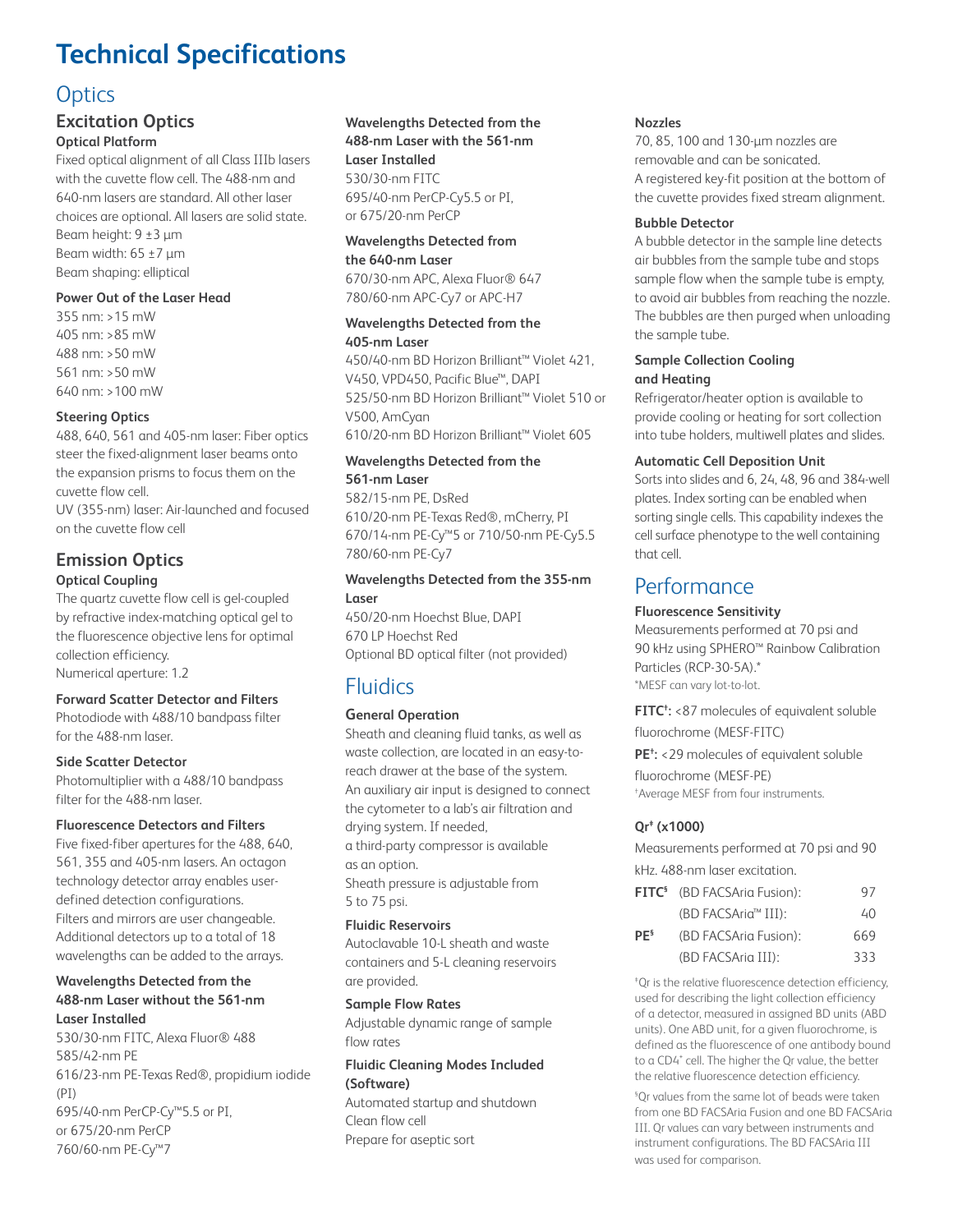## **Fluorescence Resolution**

Coefficient of variation (CV) PI: Area, <3.0%, full G0/G1 peak for PI-stained chicken erythrocyte nuclei (CEN) Hoechst: Area, <3.5%, full G<sub>o</sub>/G<sub>1</sub> peak for Hoechst-stained CEN

#### **Fluorescence Linearity**

Doublet/singlet ratio CEN stained with PI: 1.95–2.05 (488-nm laser) or Hoechst: 1.95–2.05 (405-nm laser)

#### **Forward and Side Scatter Sensitivity**

Sensitivity enables separation of fixed platelets from noise, identification of bacteria and detection of 0.5-µm beads.

#### **Forward and Side Scatter Resolution**

Scatter performance is optimized for resolving lymphocytes, monocytes and granulocytes.

#### **Sample Acquisition Rate**

Maximum acquisition rate (events per second) with 12 compensation pairs and 8 parameters: 70,000

# Sort Performance

**Drop Drive Frequency** Range: 1–100,000 Hz

# **Purity and Yield**

At 70 psi and 87 kHz with an average threshold rate of 25,000 events per

second, a four-way sort achieved a purity of >98% and a yield >80% of Poisson's expected yield. Higher threshold rates up to 70,000 events per second can be achieved without affecting purity. However, yield will decrease based on Poisson's statistics.

# **Functionality**

Dendritic cells (myeloid and plasmacytoid, mDs and pDCs, respectively) were isolated from the peripheral blood mononuclear cells of three donors and sorted on the BD FACSAria III system (one sort per donor) which uses the same cuvette-

based flow cell design as the BD FACSAria Fusion. Post-sort cell viability was assessed using a live/dead exclusion marker and functionality was assessed by intracellular cytokine staining after 6 or 18 hours of stimulation with the TLR 7 & 8 agonist R848. Post-sort viability at 6–18 hours was >90% for all three donors. Both pDCs and mDCs for all three donors produced IFN-α TNF-α and IL-12 stimulation, demonstrating post-sort functionality.

# **Sort Collection Devices**

Two-way sorting: 12 x 75-mm and 15-mL tubes

Four-way sorting: 1.5-mL microtubes and 12 x 75-mm tubes

#### **Sort Collection Cooling**

Water recirculator for refrigeration or heating (optional)

#### **BD FACS™ Accudrop**

Red diode laser provided for fully automated drop-delay determination Automated drop breakoff monitoring Automated clog detection and sort tube protection system using Sweet Spot technology

# Signal Processing

# **Converter**

10-MHz analog-to-digital converter. Pulse sampling is precisely matched to the particle flow rate in the cuvette. Particles travel slower compared to conventional stream-in-air sorters. This increases the light collected, resulting in better sensitivity. High-speed sorting is achieved by accelerating the stream through the nozzle, achieving drop rates comparable to stream-in-air sorters. The flow cell design and electronics are matched to maximize signal while maintaining maximum sort speed, purity and yield.

#### **Workstation Resolution**

262,144 channels

**Data Acquisition Channels**

20 parameters (18 fluorescence and 2 scatter)

#### **Fluorescence Compensation**

No limit to inter- and intra-beam compensation

#### **Pulse Processing**

Height, area and width measurements available for any parameter. Ratio measurements are also available.

#### **Time**

Time can be correlated to any parameter for kinetic experiments or other applications.

#### **Channel Threshold**

Available for any parameter from any laser, with the ability to use multiple thresholds from different lasers simultaneously.

# Loading

#### **Sample Input Sizes**

Microtubes, 12 x 75-mm and 15-mL tubes Polystyrene or polypropylene tubes can be used.

#### **Sample Input Agitation**

Adjustable through the software to keep the sample constantly suspended

#### **Temperature Control**

Sample input: 4ºC, 20ºC, 37ºC and 42ºC (adjusted in the software) Sample output: water recirculation unit (optional)

# Data Management

#### **Workstation**

PC workstation with at least an Intel® Xeon® processor, 3.0 GHz or faster

**Memory** >4 GB of RAM

# **Data Storage**

250-GB and 500-GB hard drives 16x DVD +/- RW, dual layer Floppy drive

## **Networking**

10/100/1000 Ethernet FireWire® serial bus

## **Monitor**

Two 19-inch LCDs, 2,560x1,024 resolution (standard) One 20-inch LCD, 1,600x1,200 resolution (optional) One 23-inch LCD, 1,920x1,200 resolution (optional)

**Printer** Color network laser printer

#### **Data File Structure** Flow Cytometry Standard (FCS)

3.0 or 2.0

#### **Software** BD FACSDiva™ software v8.0 or later

**Operating System** Microsoft® Windows® 7

# Installation Requirements

**Instrument Dimensions** (H x W x D) BD FACSAria Fusion without BSC: 142 x 128 x 87 cm (56 x 50 x 34 in.) Weight: 475 kg (1,047 lb)

BD FACSAria Fusion with BSC: 220 x 127 x 89 cm (87 x 50 x 35 in.) Weight: 765 kg (1,687 lb) See Site Preparation Guide for space and clearance requirement.

# **Temperature Operating Range**

Without BSC: 17.5ºC–27.5ºC (63.5ºF–81.5ºF) With BSC: 17.5ºC–22.5ºC (63.5ºF–72.5ºF)

**Workspace Table (Optional)** 94 x 71.1 x 66 cm (37 x 28 x 26 in.)